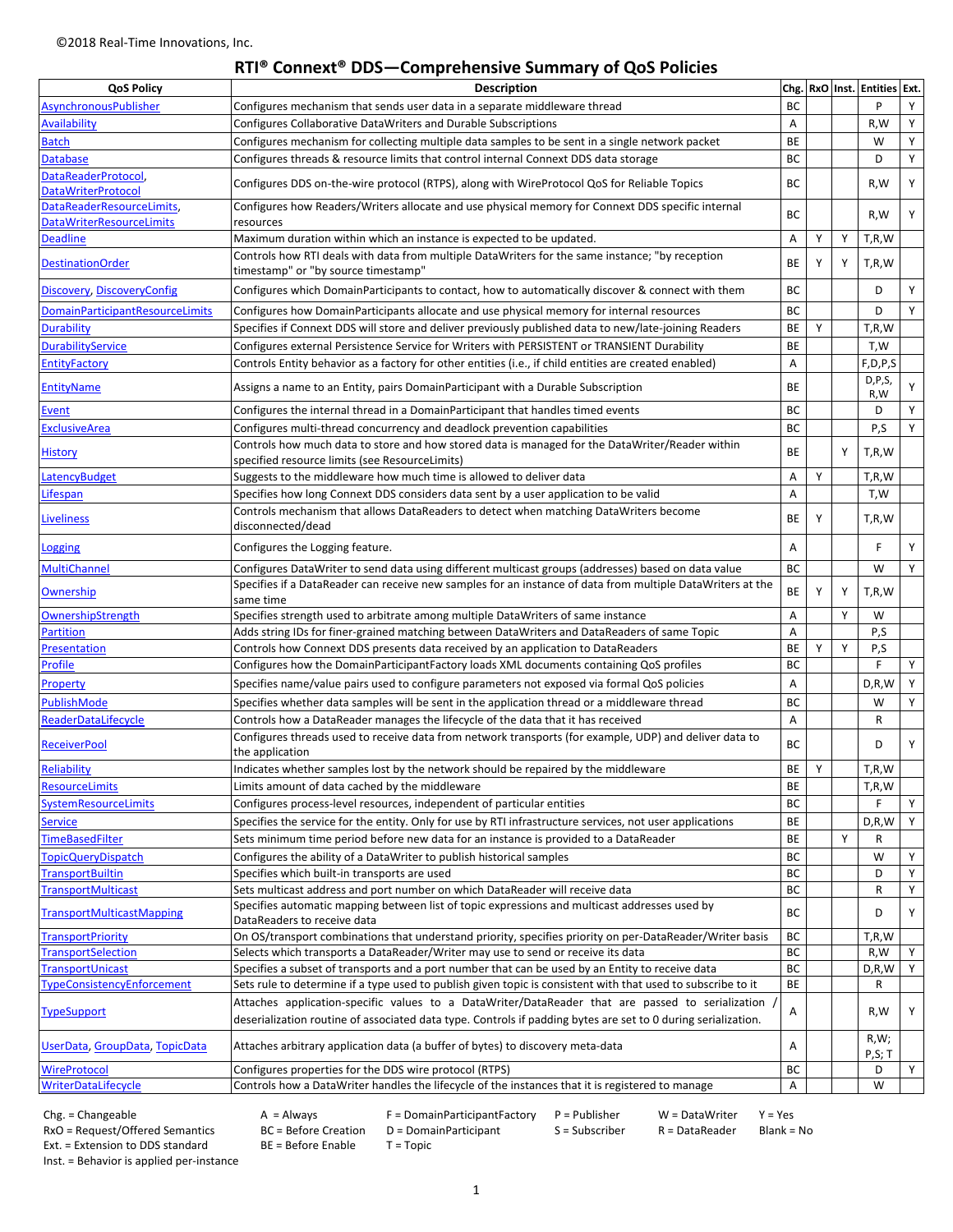# **QoS Policies per Entity Type**

| <b>DomainParticipant</b> | <b>UserData</b><br><b>EntityFactory</b><br>WireProtocol<br><b>TransportBuiltin</b><br>TransportUnicast<br><b>Discovery</b><br><b>DomainParticipantResourceLimits</b><br>Event<br><b>ReceiverPool</b><br><b>Database</b><br><b>DiscoveryConfig</b><br>Property<br><b>EntityName</b><br><b>TypeSupport</b><br><b>TransportMulticastMapping</b><br><b>Service</b>                                                                                                                                | <b>Topic</b>                    | <b>TopicData</b><br><b>Durability</b><br><b>DurabilityService</b><br><b>Deadline</b><br><b>LatencyBudget</b><br><b>Liveliness</b><br>Reliability<br><b>DestinationOrder</b><br><b>History</b><br>ResourceLimits<br><b>TransportPriority</b><br>Lifespan<br>Ownership                                                                                                                                                                                                                                                                                     |
|--------------------------|-----------------------------------------------------------------------------------------------------------------------------------------------------------------------------------------------------------------------------------------------------------------------------------------------------------------------------------------------------------------------------------------------------------------------------------------------------------------------------------------------|---------------------------------|----------------------------------------------------------------------------------------------------------------------------------------------------------------------------------------------------------------------------------------------------------------------------------------------------------------------------------------------------------------------------------------------------------------------------------------------------------------------------------------------------------------------------------------------------------|
| <b>Publisher</b>         | Presentation<br><b>Partition</b><br><b>Group Data</b><br><b>EntityFactory</b><br><b>AsynchronousPublisher</b><br><b>Exclusive Area</b>                                                                                                                                                                                                                                                                                                                                                        | <b>Subscriber</b>               | Presentation<br>Partition<br>GroupData<br><b>EntityFactory</b><br><b>ExclusiveArea</b>                                                                                                                                                                                                                                                                                                                                                                                                                                                                   |
| <b>DataWriter</b>        | Durability<br><b>DurabilityService</b><br><b>Deadline</b><br><b>LatencyBudget</b><br>Liveliness<br>Reliability<br><b>DestinationOrder</b><br><b>History</b><br>ResourceLimits<br><b>TransportPriority</b><br><b>Lifespan</b><br><b>UserData</b><br>Ownership<br>OwnershipStrength<br><b>WriterDataLifecycle</b><br>DataWriterResourceLimits<br><b>DataWriterProtocol</b><br><b>TransportSelection</b><br><b>TransportUnicast</b><br>PublishMode<br>Property<br><b>Service</b><br><b>Batch</b> | <b>DataReader</b>               | <b>Durability</b><br><b>Deadline</b><br>LatencyBudget<br><b>Liveliness</b><br>Reliability<br><b>DestinationOrder</b><br><b>History</b><br><b>ResourceLimits</b><br><b>TransportPriority</b><br><b>UserData</b><br>Ownership<br>TimeBasedFilter<br>ReaderDataLifecycle<br><b>TypeConsistencyEnforcement</b><br><b>DataReaderResourceLimits</b><br><b>DataReaderProtocol</b><br><b>TransportSelection</b><br>TransportUnicast<br><b>TransportMulticast</b><br>Property<br><b>Service</b><br><b>Availability</b><br><b>EntityName</b><br><b>TypeSupport</b> |
|                          | MultiChannel<br><b>Availability</b><br><b>EntityName</b><br><b>TypeSupport</b><br><b>TopicQueryDispatch</b>                                                                                                                                                                                                                                                                                                                                                                                   | <b>DomainParticipantFactory</b> | <b>EntityFactory</b><br><b>SystemResourceLimits</b><br><b>Profile</b><br>Logging                                                                                                                                                                                                                                                                                                                                                                                                                                                                         |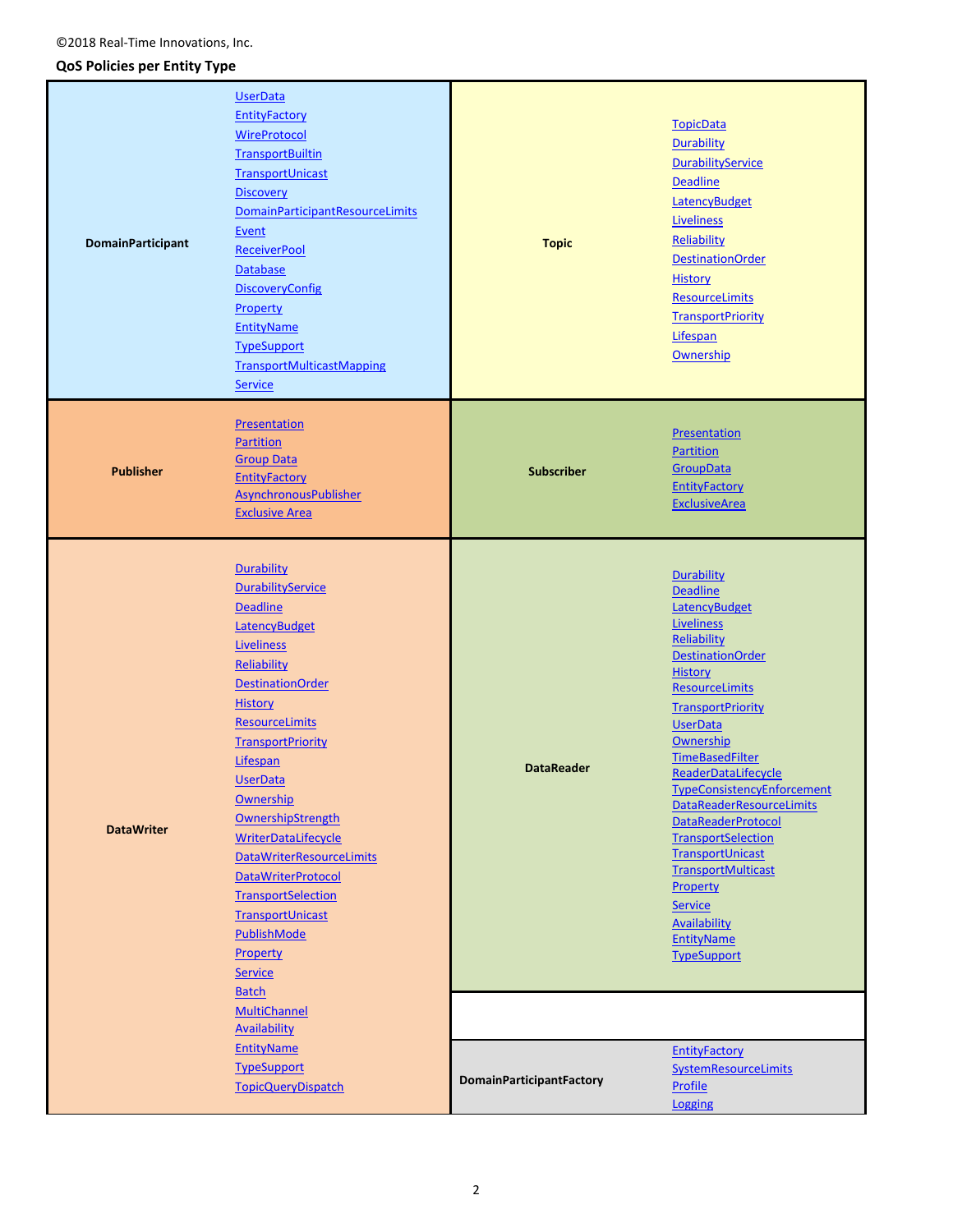# **QoS Policy Highlights**

## <span id="page-2-0"></span>**1. AsynchronousPublisher Configures the mechanism that sends user data in an external middleware thread.**

Must be used to send "large" data reliably. "Large" means data that cannot be sent as a single packet by a transport. For example, to send data larger than 63K reliably using UDP/IP, you must configure Connext DDS to send the data using asynchronous publishers.

Can reduce the amount of time spent in the user thread to send data.

For small samples, can reduce bandwidth consumption. Using an asynchronous publisher provides aggregation of samples (collecting many RTPS data samples into 1 network packet) since samples written for the same topic to the same destination are coalesced within the same UDP packet, which reduces bandwidth. For bandwidth reduction, see also Batch QoS. However, for aggregation the preferred mechanism is [Batch.](#page-2-2)

Often used with:

- [PublishMode](#page-8-1)—activates asynchronous publishing, a prerequisite for the use of this policy
- [LatencyBudget](#page-5-0)—controls the scheduling of asynchronously published data onto the network across Data Writers

#### <span id="page-2-1"></span>**2. Availability Configures Collaborative DataWriters and Durable Subscriptions.**

For a Collaborative DataWriter, specifies the group of DataWriters expected to collaboratively provide data and the timeouts that control when to allow data to be available that may skip samples.

For a Durable Subscription, configures a set of Durable Subscriptions for a DataWriter.

<span id="page-2-2"></span>Supported in release 4.5e, 4.6a and higher.

#### **3. Batch Configures mechanism for collecting multiple user data samples to be sent in a single network packet.**

This allows you to take advantage of the efficiency of sending larger packets and thus increase effective throughput.

Can dramatically increase the effective throughput for small data packets. Usually, throughput for small packets (data < 2048 bytes) is limited by CPU capacity, not by network bandwidth. Batching many smaller data packets so they are sent in 1 large packet increases network utilization and thus throughput in terms of user data packets per second.

<span id="page-2-3"></span>For Reliable topics, batching reduces the Reliable (RTPS) traffic because the Reliable entity is the batch, not the sample.

#### **4. Database Configures threads and resource limits that control the internal Connext DDS database.**

Essentially a list of lists, RTI uses an internal "database" to store information about entities created locally as well as remote entities of other participants found during the discovery process. This QoS configures how RTI manages its database including how often it cleans up, priority of the database thread, and limits on resources that may be allocated by the database.

You may be interested in modifying the shutdown\_timeout and shutdown\_cleanup\_period parameters to decrease the time it takes to delete a DomainParticipant when your application is shutting down.

# <span id="page-2-4"></span>**5/6.DataReaderProtocol, DataWriterProtocol Configures DDS on-the-wire protocol (RTPS).**

<span id="page-2-5"></span>Connext DDS uses a standard protocol for packet (user- and meta-data) exchange between applications. These QoS policies control configurable portions of the protocol, including configuration of the reliable data delivery mechanism of the protocol on a per DataWriter/DataReader basis.

These parameters control timing and timeouts and give you the ability to tradeoff between speed of data-loss detection and repair, versus the network and CPU bandwidth used to maintain reliability.

It is important to tune the reliability protocol (on a per DataWriter and DataReader basis) to meet the requirements of the enduser application so that data can be sent between DataWriters and DataReaders in an efficient and optimal manner in the presence of data loss. You can also use these QoS policies to control how Connext DDS responds to "slow" reliable DataReaders or ones that disconnect or are otherwise lost.

<span id="page-2-7"></span>See the [Reliability Q](#page-9-1)oS policy for more on configuring per-DataReader/DataWriter reliability. The [History a](#page-4-6)nd ResourceLimits QoS also play an important role in the reliable protocol.

# <span id="page-2-6"></span>**7/8.DataReaderResourceLimits, DataWriterResourceLimits Configures how DataReaders/DataWriters allocate and use physical**

# **memory for internal resources.**

DataReaders must allocate internal structures to handle the maximum number of DataWriters that may connect to it, whether or not a DataReader handles data fragmentation and how many data fragments that it may handle, how many simultaneous, outstanding loans of internal memory holding data samples can be provided to user code, as well as others.

DataWriters must allocate internal structures to handle the simultaneously blocking of threads trying to call write() on the same DataWriter, for the storage used by batched DataWriters, and for filters for content-based filtering DataReaders.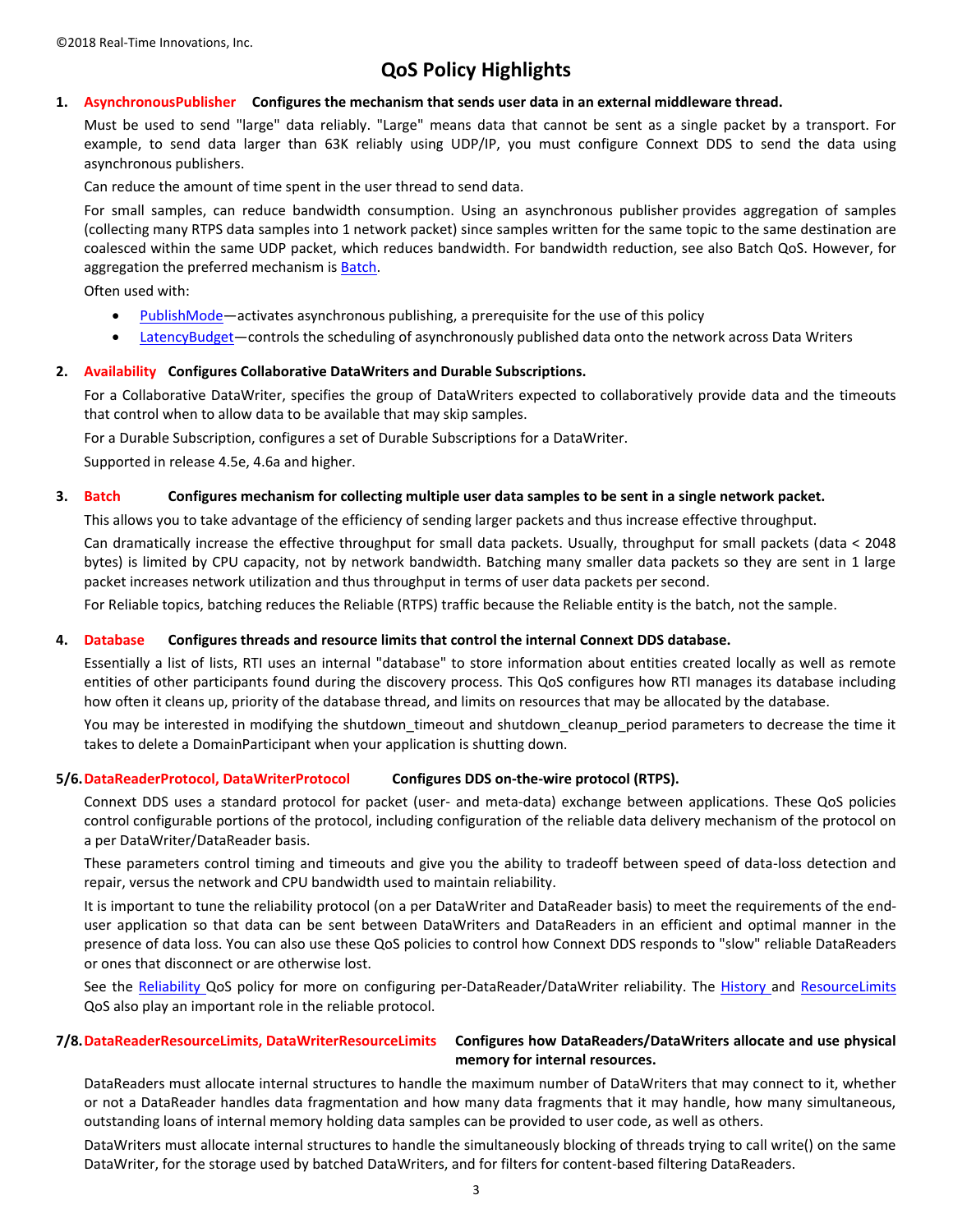Most of these internal structures start at an initial size and by default will grow as needed by dynamically allocating additional memory. You may set fixed, maximum sizes for these internal structures if you want to bind the amount of memory that can be used by a DataReader/DataWriter. Setting the initial size to the maximum size will prevent Connext DDS from dynamically allocating any memory after the DataReader/DataWriter is created.

# <span id="page-3-0"></span>**9. Deadline For DataReaders: specifies the maximum expected elapsed time between arriving data samples. For DataWriters: specifies a commitment to publish samples with no greater than this elapsed time between them.**

Can be used during system integration to ensure that applications have been coded to meet design specifications.

Can be used at run time to detect when systems are performing outside of design specifications. Receiving applications can take appropriate actions to prevent total system failure when data is not received in time. For topics on which data is not expected to be periodic, the deadline period should be set to an infinite value.

<span id="page-3-1"></span>Loss of Deadline results in loss of ownership for topics with Exclusive [Ownership.](#page-6-2)

#### **10. DestinationOrder Controls how Connext DDS deals with data sent by multiple DataWriters for the same topic.**

When multiple DataWriters send data for the same Topic, the order in which data from different DataWriters is received by the applications of different DataReaders may be different. So different DataReaders may not receive the same "last" value when DataWriters stop sending data.

If set to "by reception timestamp":

Data will be delivered by a DataReader in the order in which it was received (which may lead to inconsistent final values).

If set to "by source timestamp":

Data will be delivered by a DataReader in the order in which it was sent. If data arrives on the network with a source timestamp earlier than the source timestamp of the last data delivered, the new data will be dropped. This ordering therefore works best when system clocks are relatively synchronized among writing machines.

Not all data sent by multiple DataWriters may be delivered to a DataReader, and not all DataReaders will see the same data sent by DataWriters. However, all DataReaders will see the same "final" data when DataWriters stop sending data.

Can be used to create systems that have "eventual consistency." Thus intermediate states across multiple applications may be inconsistent, but when DataWriters stop sending changes to the same topic, all applications will end up having the same state.

#### <span id="page-3-2"></span>**11. Discovery Configures mechanism used to automatically discover and connect with new remote DomainParticipants.**

This QoS specifies the identifiers used by the DomainParticipant to discover other DomainParticipants with which to communicate. This is done via an initial peers list. The middleware will periodically send network packets to these locations, announcing itself to any remote applications that may be present, and will listen for announcements from those applications. This QoS policy also controls the extent of and the transports used for discovery.

<span id="page-3-3"></span>Often used with: [DiscoveryConfig](#page-3-3) – to tune timeliness and reliability related parameters for the discovery process.

# **12. DiscoveryConfig Configures timeliness and reliability settings for discovery.**

This QoS policy controls how often discovery data is sent as well as the reliability settings used for discovery topics. The amount of network traffic required by the discovery process can vary widely, based on how your application has configured the middleware's network addressing (e.g., unicast vs. multicast, multicast TTL, etc.), the system's size, whether all applications are started at the same time or at staggered times, and other factors. Your application can use this policy to make tradeoffs between discovery completion time and network bandwidth utilization. You can also introduce random back-off periods into the discovery process to decrease the probability of network contention when many applications start simultaneously.

<span id="page-3-4"></span>Often used with: [Discovery](#page-3-2) – to define the discovery peers.

# **13. DomainParticipantResourceLimits Configures how DomainParticipants allocate and use physical memory for internal resources, including maximum sizes of various properties.**

This QoS policy sets size limits on variable-length parameters used by the participant and its contained entities. It also controls the initial and maximum sizes of data structures used by the Domain Participant to store information about locally created and remotely discovered entities (such as DataWriters/DataReaders), as well as parameters used by the internal database to size the hash tables it uses.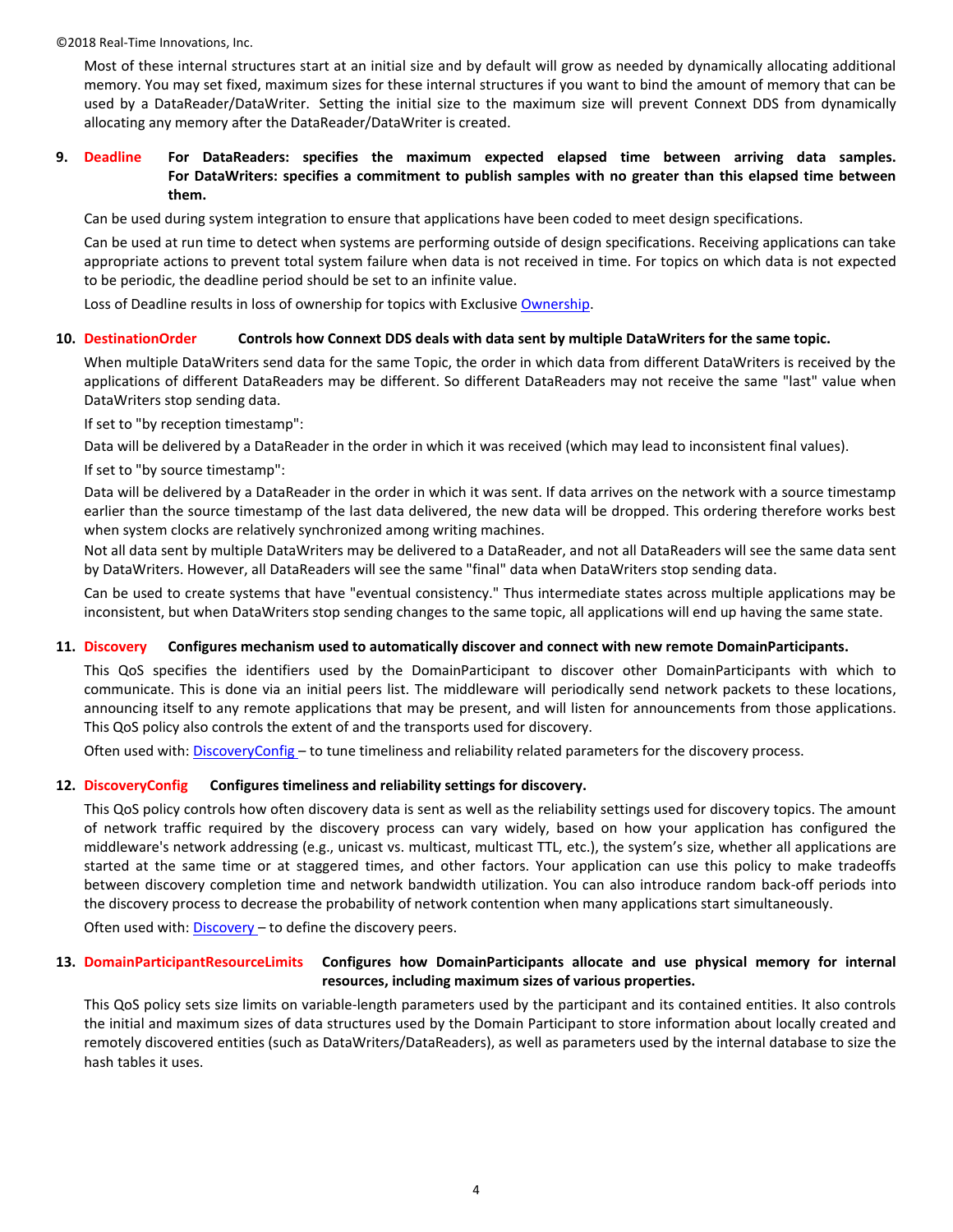# <span id="page-4-0"></span>**14. Durability Specifies whether Connext DDS will store and deliver previously published data to new/late-joining DataReaders.**

Durability controls whether or not new DataReaders get data which was written by DataWriters previously. The Durability can vary from not at all (the default) to persistent (stored to disk). This QoS policy helps insulate system from startup dependencies and can increase system tolerance to failure conditions.

Often used with:

[DurabilityService](#page-4-1) – to configure the external service parameters.

<span id="page-4-1"></span>[History](#page-4-6) - to specify how much historical data is to be kept.

# **15. DurabilityService Configures external Persistence Service used for DataWriters with PERSISTENCE/TRANSIENT Durability.**

When a DataWriter's Durability QoS is set to PERSISTENT\_DURABILITY or TRANSIENT\_DURABILITY, an external service, RTI Persistence Service, is used to store and possibly forward the data sent by the DataWriter to DataReaders that are created after the data was initially sent. This QoS policy configures certain parameters of RTI Persistence Service when it operates on behalf of the DataWriter, such as how much data to store.

<span id="page-4-2"></span>Often used with: [Durability](#page-4-0) – to specify the level of durability for the data.

# **16. EntityFactory Controls an Entity's behavior as a 'factory' for other entities, such as whether child entities are created in the enabled state.**

This QoS policy is useful to synchronize the initialization of Entities. For example, when a DataReader is created in an enabled state, its existence is immediately propagated for discovery and the DataReader's listener is called as soon as data is received. The initialization process for an application may extend beyond the creation of the DataReader, so you may not want for the DataReader to start to receive or process any data until the initialization process is complete. By creating readers in a disabled state, you can make sure that no data is received until the rest of the application initialization is complete.

# <span id="page-4-3"></span>**17. EntityName Assigns a name to an Entity & associates a DomainParticipant with a Durable Subscription.**

This QoS policy assigns a name to a DomainParticipant, Publisher, Subscriber, DataWriter, or DataReader; this name will be sent as part of during discovery. The name will also be visible in RTI tools (except for Publishers and Subscribers) to help you visualize and debug your system. It also assigns a role name, which specifies the Durable Subscription to which the DataReader belongs. Often used with: [Availability](#page-2-1) – if using Durable Subscriptions.

# <span id="page-4-4"></span>**18. Event Configures the internal thread in a DomainParticipant that handles timed events.**

In a DomainParticipant, the Event Thread is dedicated to handling all timed events, including checking for timeouts and deadlines, and executing internal and user-defined timeout or exception handling routines/callbacks. An example of a timed event is the reliable heartbeat rate. If this rate is very high, you should use a higher than normal event thread priority.

This QoS policy allows you to configure thread properties such as priority level and stack size. You can also configure the maximum number of events that can be posted to the event thread. By default, a DomainParticipant will dynamically allocate memory as needed for events posted to the event thread. However, by setting a maximum value or setting the initial and maximum value to be the same, you can either bind the amount of memory allocated for the event thread or prevent a DomainParticipant from dynamically allocating memory for the event thread after initialization.

# <span id="page-4-5"></span>**19. ExclusiveArea Configures multi-thread concurrency and deadlock prevention capabilities.**

An exclusive area (EA) is an abstraction of a multi-thread-safe region. Each entity is protected by one and only one EA, although a single exclusive area may be shared by multiple entities. Conceptually, an EA is a mutex or monitor with additional deadlock protection features.

Note: one only gets into exclusive area violations because entity creation/modifications are done in callbacks. If these operations are one in user threads, exclusive violations cannot occur. Creating shared EA's is generally not a good practice since it decreases concurrency.

# <span id="page-4-7"></span>**20. GroupData Attaches arbitrary application data to discovery meta-data at the publisher/subscriber level.**

<span id="page-4-6"></span>See: [UserData.](#page-12-5)

# **21. History Controls how much data to store and how stored data is managed for a DataWriter or DataReader.**

Controls how Connext DDS manages data sent by a DataWriter or received for a DataReader. Two settings are available: KEEP\_ALL or KEEP\_LAST with a value (depth). KEEP\_ALL does not imply that Connext DDS will store infinite data. How much data can actually be stored (and thus memory allocation) is controlled by the [ResourceLimits](#page-10-0) QoS.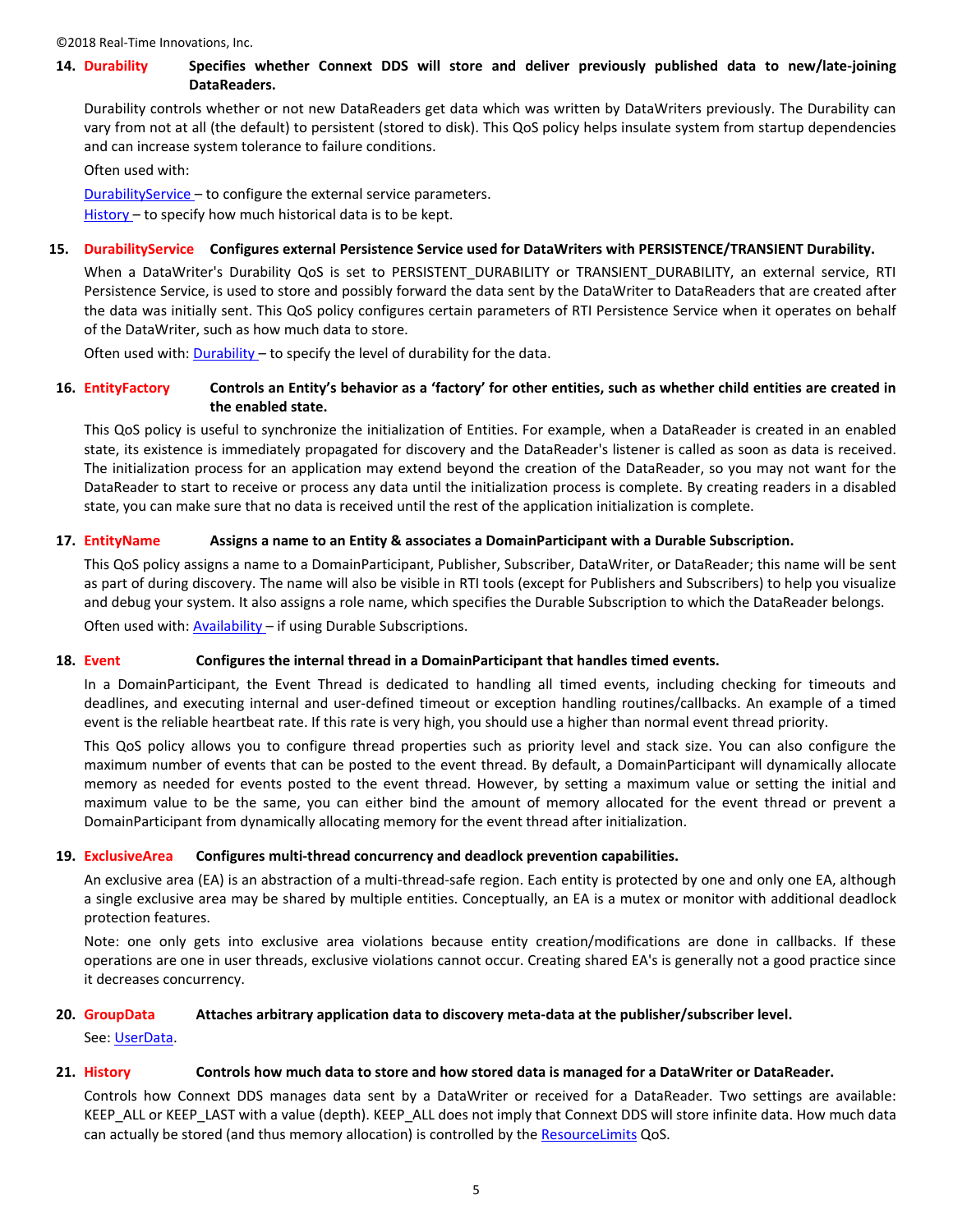When using the KEEP\_LAST setting, the value of depth (number of data samples to keep) applies on a per instance-basis (unique key value) for Topics that are keyed. For example, for a Topic that provides data about the positions of aircraft and using the aircraft ID as a key, a KEEP\_LAST setting of 1 will tell Connext DDS to keep the last value for each unique aircraft ID.

The major use of history is to help tune the reliability between DataWriters and DataReaders. You must use KEEP\_ALL History for both the DataWriter and DataReader if you want strict-reliability (the DataReader must receive all of the data sent by the DataWriter). Using KEEP\_LAST on either side, Connext DDS will only guarantee the reliability of the last N (depth) values sent.

Often used with:

[Reliability](#page-9-1) – using the KEEP\_LAST kind for History depth, the level of reliability can be tuned.

[Durability](#page-4-0) – for the DataWriter side to specify how much data need to be stored and sent to new DataReaders who request previously published data using the non-VOLATILE Durability settings.

<span id="page-5-0"></span>See also: [ResourceLimits](#page-10-0)

## **22. LatencyBudget Suggests how much time is allowed to deliver data.**

This is an optional QoS; its implementation and usage may be determined by the implementer.

RTI uses this QoS policy to help schedule data to be sent by an asynchronous thread with a Flow Controller. Data with low latency requirements can be sent ahead of data that is not latency sensitive when using this QoS policy and the asynchronous publishing mode for a DataWriter.

The default value is 0, which implies you want to send with minimum latency.

If using this QoS policy, then all DataWriters whose data is sent by the same Flow Controller must set the value for this QoS policy accordingly. The data of any DataWriter that uses the default value for this QoS policy will always be sent ahead of DataWriters with non-zero values for this QoS policy.

*Only* used with:

- [PublishMode](#page-8-1)  specifically when using DDS\_ASYNCHRONOUS\_PUBLISH\_MODE\_QoS and a flow controller.
- DDSFlowController specifically the DDS\_EDF\_FLOW\_CONTROLLER\_SCHED\_POLICY for DDS\_FlowControllerProperty\_t.

#### <span id="page-5-1"></span>**23. Lifespan Specifies how long Connext DDS should consider data sent by a user application to be valid.**

Connext DDS will timestamp all data sent and received. When a finite Lifespan is specified for a DataWriter or DataReader, Connext DDS will check to see how long the data has been stored in the DataWriter's send queue or the DataReader's receive queue and remove any data that has exceeded its Lifespan duration.

Connext DDS will always compare times from the same local clock when checking Lifespan. Thus, the Lifespan for data in the DataReader uses the time as stamped by the local clock when the data was received as the start time for the Lifespan calculation.

You can use this QoS policy to limit how much data is stored by Connext DDS. Even if configured for KEEP\_ALL History Qos, data may be dropped by Connext DDS due to the use of the Lifespan QoS.

May interact with the [Reliability Q](#page-9-1)oS. Due to expired Lifespan, data in the DataWriter that has not yet been acknowledged as have been received in a reliable connection may be dropped and thus never repaired if the initial sample was lost.

Data in the DataReader that has not yet been accessed by the user code may also be removed due to an expired Lifespan.

You can use this QoS policy to ensure applications don't receive or act on data, commands, or messages that are too old and have "expired."

# <span id="page-5-2"></span>**24. Liveliness Configures the mechanism that allows DataReaders to detect when matching DataWriters become disconnected or dead.**

In a connectionless communications model, the only way a DataReader can know if it is able to receive data from a DataWriter is if it actually receives a message from the DataWriter. This message can either be real data sent by user code, or a message that indicates that the DataWriter is indeed alive and that all elements of the communications link between the DataWriter and DataReader applications is working (network cards, switches, routers, etc.).

By using the Liveliness QoS, the user configures how the DataWriter application maintains liveliness with the DataReader application and how fast the DataReader application is able to detect when the DataWriter is unable to send data to the DataReader (because the sending application has died or perhaps the link between the two applications has broken).

You can use this to ensure that important messages can be received if they are sent. For example, if a command message like "Emergency Stop" is never sent unless the situation is encountered, Liveliness can be used to periodically send a message to test the end-to-end connectivity of the system so that when an "Emergency Stop" message is sent, it will likely be received by all subscribers.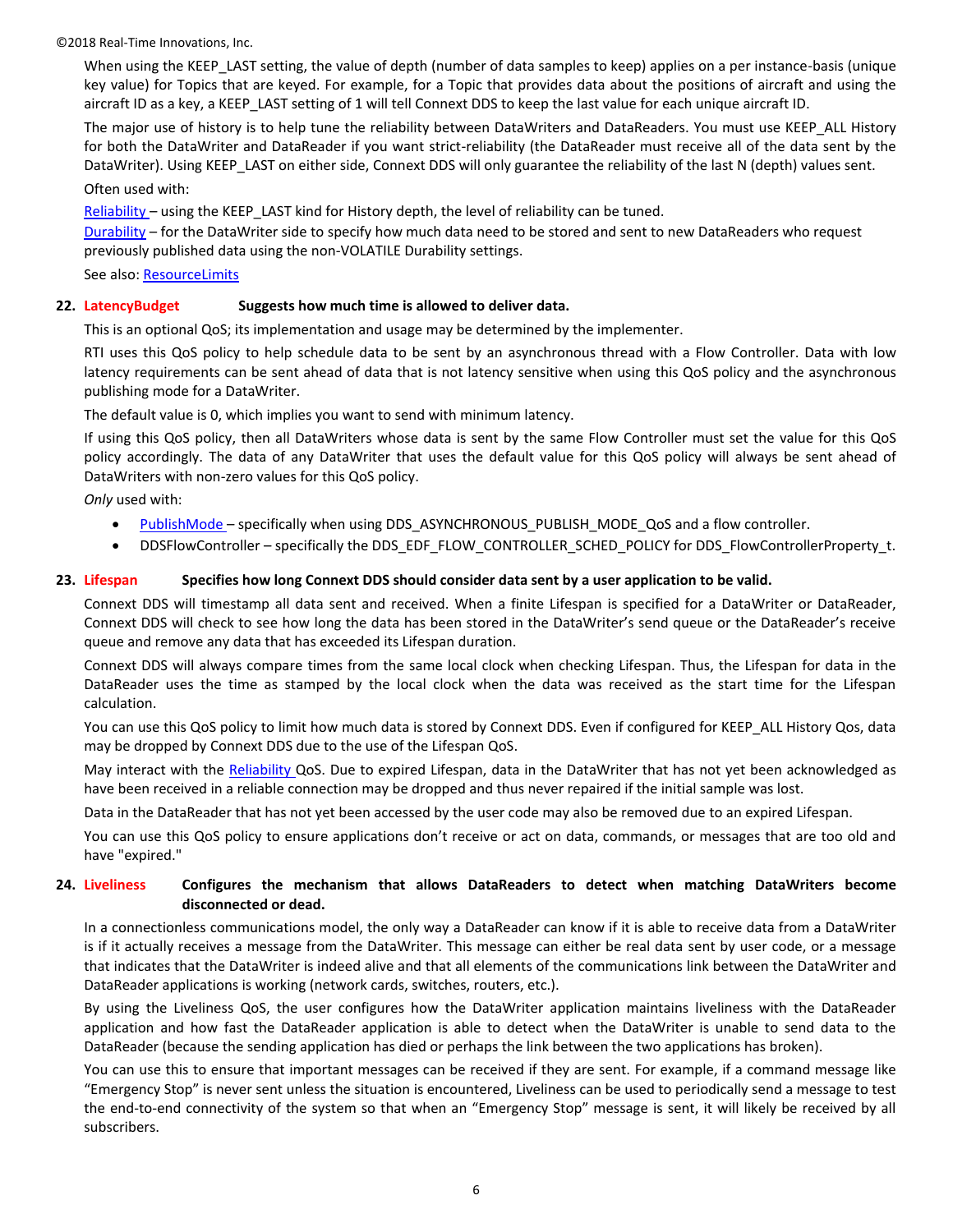You can use it at run time to detect when systems are performing outside of design specifications. Receiving applications can take appropriate actions in response to disconnected DataWriters.

## <span id="page-6-0"></span>**25. Logging Configures the logging feature.**

Allows users to configure various aspects associated with logging via XML profile files: verbosity, category, print format, and output file.

#### <span id="page-6-1"></span>**26. MultiChannel Configures DataWriter to send data using different multicast groups (addresses) based on data value.**

Data published by a DataWriter can be divided into different "channels" within the same topic. This is useful when the total volume is data is large—perhaps even larger than the capacity of a single network link—and the number of DataReaders is large, but each DataReader is interested in only a subset of the available data. A "channel" is defined by a filter expression and a set of multicast addresses (groups). When data is sent, it is passed through the filter expressions for all defined channels to see if it will be sent on a particular channel. The filter expressions are applied on the value of the data (contents of the data structure). It is possible for the same data value to be sent on multiple channels. When sent on a channel, Connext DDS will send the data on all of the multicast addresses defined for the channel.

A DataWriter using the MultiChannel QoS policy will ignore the DataReader's Transport Unicast and Transport Multicast QoS settings. It will only send the data on the multicast addresses set for its channels. DataReaders are expected to subscribe to Content-Filtered Topics and will automatically subscribe to data using the configured multicast addresses of a multi-channel DataWriter for the channels whose filter intersects the Content-Filtered Topic of the DataReader.

Usually, the data of different instances within a topic are grouped together into different channels. Since there are usually more objects than multicast addresses that can be practically used, a single multicast address assigned to a single channel will usually carry the data for more than one instance. So using multi-channel DataWriters will greatly reduce, but probably not eliminate, the undesired delivery and discarding of unwanted data by the subscribing machine.

Users must analyze the data usage across all applications/machines in their system and map out the data topology to create an optimal mapping (channel filters) of objects/instances/independent substreams to minimize network bandwidth usage as well as the CPU usage for dropping unwanted data.

Besides using Content-Filtered Topics to configure the substream of data desired, there is no additional configuration that is needed for DataReaders.

<span id="page-6-3"></span><span id="page-6-2"></span>See also: ContentFilteredTopics in the User's Manual (not a QoS policy)

# **27/28. Ownership, OwnershipStrength Specifies if a DataReader can receive new samples for an instance of data from multiple DataWriters at the same time.**

By default, DataReaders for a given topic can receive data from any matching DataWriter for the same topic—this is the "shared" setting for the Ownership QoS policy. You can also configure an application to use "exclusive" Ownership for a topic so that DataReaders only receive data from one DataWriter at a time. Ownership applies on a per key value (instance) basis for Topics that are keyed. Thus, with exclusive Ownership, DataReaders will only receive data from a single DataWriter for a particular instance (unique value for the key) of a Topic. This implies that a DataReader may receive data from multiple DataWriters as long as the DataWriters are sending data for different instances.

The value of Ownership must be the same for a DataWriter to be connected to a DataReader. Either both sides must be shared or both sides must be exclusive. Mismatched DataWriter and DataWriter pairs are not connected and will never exchange data.

The OwnershipStrength QoS policy is used to determine which DataWriter is allowed to send data (or updates for instances for keyed Topics) to DataReaders when Ownership is exclusive and there are multiple DataWriters all sending data for the same instance. The DataWriter with the highest value for the OwnershipStrength QoS policy will be considered the owner of the instance of the Topic and whose data is delivered to DataReaders. Data for the instance sent by all other DataWriters with lower OwnershipStrength will be dropped by Connext DDS when received at the subscribing application.

An arbitrary but deterministic method is used to select a single DataWriter among multiple DataWriters with the same highest OwnershipStrength, so all DataReaders will receive the data from the same DataWriter even when the OwnershipStrength is the same value.

When the DataWriter with the highest Ownership strength loses its liveliness (as controlled by the Liveliness QoS policy) or misses a deadline (as controlled by the Deadline QoS policy) or whose application quits, dies, or otherwise disconnects, Connext DDS will change ownership of the Topic instance to the DataWriter with the highest OwnershipStrength from the remaining DataWriters.

This QoS policy can help you build systems that have redundant elements to safeguard against component or application failures. When systems have active and hot standby components, the Ownership QoS policy can be used to ensure that data from standby applications are only delivered in the case of the failure of the primary.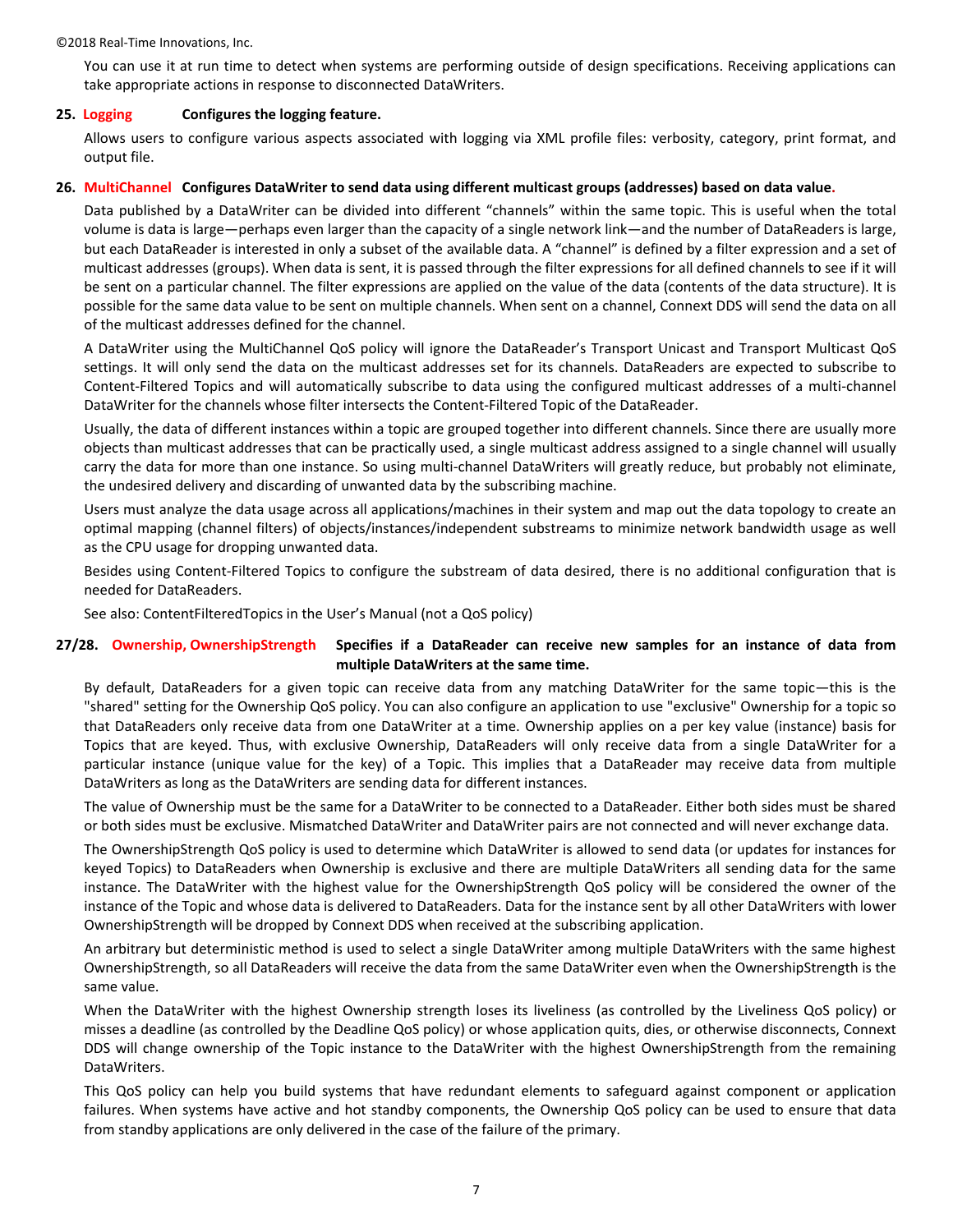Ownership QoS policy can also be used to create data channels or Topics designed to be taken over by external applications for testing or maintenance.

Often used with:

- [Liveliness](#page-5-2)  to detect when DataWriters are dead and change ownership.
- [Deadline](#page-3-0)  to detect when DataWriters have not sent data in time so that lower strength data is accepted.

# <span id="page-7-0"></span>**29. Partition Adds additional string identifiers for matching DataWriters and DataReaders for the same Topic.**

Specified for Publishers and Subscribers, the Partition QoS policy can be used to add additional identifiers in the form of strings that Connext DDS will used to match DataWriters and DataReaders. Normally, DataWriters are connected (matched) to DataReaders of the same Topic (assuming that their QoS settings are mutually compatible). However, by using the Partition QoS policy, additional criteria is used to decide if a DataWriter's data is allowed to be sent to a DataReader. Referred to as partitions, one or more strings can be added to the DataWriter's Publisher or DataReader's Subscriber parent. When the Partition QoS policy is used, then a DataWriter is only connected (matched) to a DataReader for the same Topic only if their Publisher and Subscribers have a common partition (intersecting partitions).

Direct comparison of partition strings of the Publisher and Subscriber is the nominal way to determine if there is a common partition. However, one can also use strings that contain wildcards (actually regular expressions as defined by the POSIX fnmatch API) as partitions. In that case, as long as one of the wildcard partitions matches one of the concrete partition strings on the other side, then the DataWriter and DataReader are connected.

The set of partitions of a Publisher or Subscriber can be dynamically changed. This can be used to quickly control which DataWriters and which DataReaders are allowed to connect. This facility is useful for creating temporary separation groups among entities that would otherwise be connected to and exchange data each other. Therefore, if sometimes you want an application (or individual DataWriter or DataReader) to be connected to another application (or DataReader or DataWriter, respectively) and at other times you don't, then you can use the Partition QoS policy to dynamically configure the connection topology without stopping/starting or destroying/re-creating applications or Entities.

# <span id="page-7-1"></span>**30. Presentation Controls how Connext DDS presents data received by an application to the DataReaders of the data**

Usually DataReaders receive data in the order it was sent by a DataWriter. (When using the Reliability QoS policy, samples which arrive out of order will be buffered until all previous samples arrive.) Once in order, data is presented to the DataReader immediately.

Sometimes you may want a set of data for the same topic to be presented to the receiving DataReader only after ALL of the elements of the set have been received, but not before. You may also want the data to be presented in a different order than it was received. Specifically, for keyed data, you may want Connext DDS to present the data grouped by instance (same key value).

Thus this QoS policy allows you to specify different scopes of presentation, within a topic, across instances of a topic, and across different Topics of a Publisher (although this last option is not currently supported by RTI). It also controls whether or not a set of changes within the scope is delivered at the same time or can be delivered as soon as each element is received.

<span id="page-7-2"></span>See also: [DestinationOrder](#page-3-1)—also impacts the order in which samples will be delivered by the middleware to the application.

# **31. Profile Configures how XML documents containing QoS profiles are loaded by the DomainParticipantFactory.**

QoS values for Entities can be configured in QoS profiles defined in XML documents. The XML documents that define QoS profiles can be passed to Connext DDS as a string in XML format or loaded through XML files found on a file system.

The Profile QoS policy for the DomainParticipantFactory configures Connext DDS to load XML documents via 3 independent mechanisms that may be used together or individually disabled.

Environment variable – the value of the environment variable NDDS\_QOS\_PROFILES can be used to set the locations of files on the file system that contain XML documents to be loaded automatically by Connext DDS. You can also set a XML-formatted string as a value for the environment variable. You can disable the use of the environment variable using the Profile QoS policy. Default XML files – there are default locations where Connext DDS will look for XML files to load QoS profiles. These include the current working directory from where an application is started and a file in the distribution directory for Connext DDS. You may disable any or all of these default locations using the Profile QoS policy.

The locations of files as well as strings containing XML-formatted QoS profiles can be specified directly via the Profile QoS policy.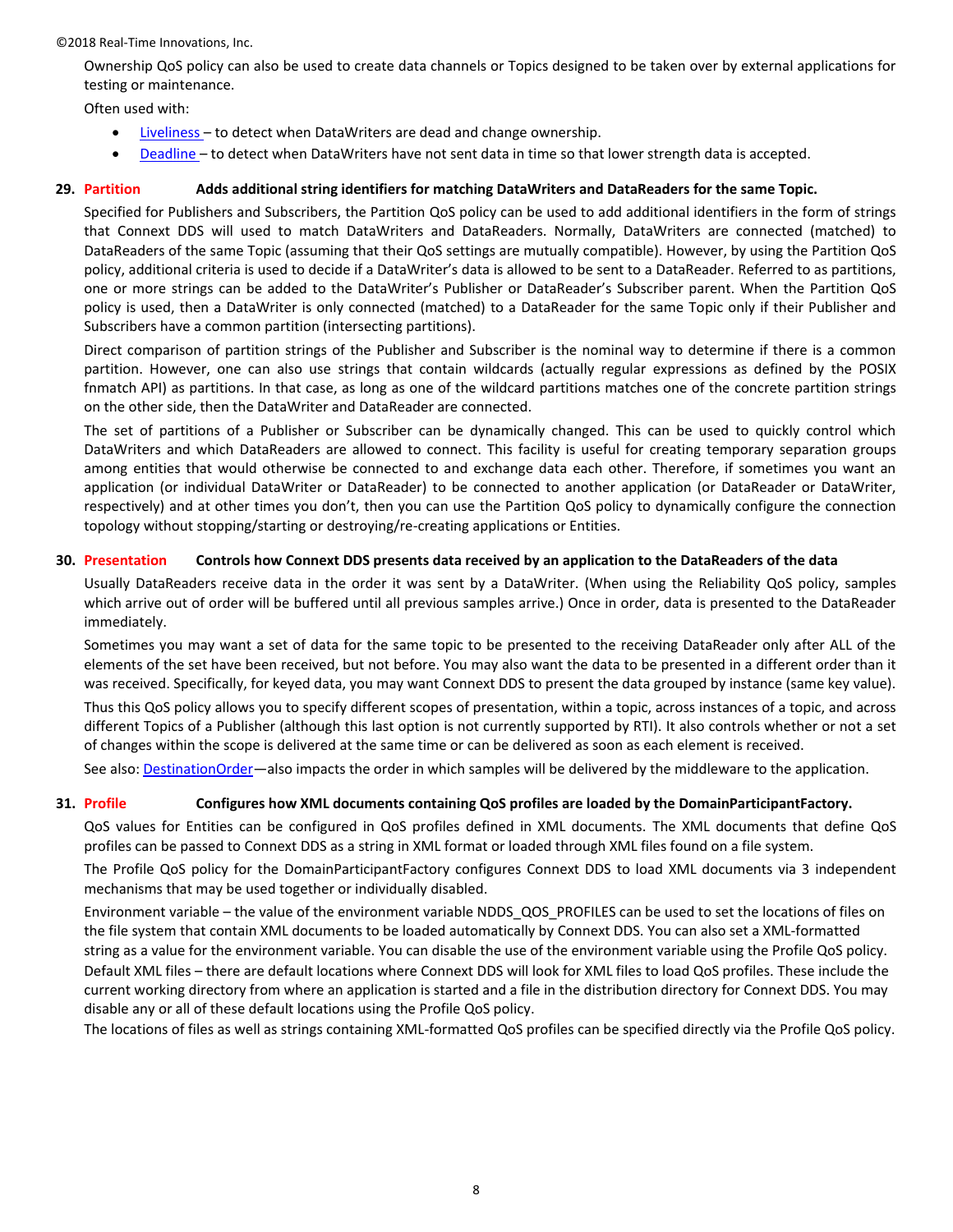#### <span id="page-8-0"></span>**32. Property Specifies name/value pairs used to configure parameters not exposed via formal QoS policies**

The Property QoS policy allows name/value pairs (in the form of strings) to be attached to the QoS of different entities. These strings are often used to add configuration parameters to an entity without having to change formal QoS policies. Behaviors configured by means of this policy are often not known *a priori* (for example, dynamically loaded network transport plug-ins) or are provided on a provisional basis. You may also add your own name/value pairs to the Property QoS policy of an Entity and direct Connext DDS to propagate this information with the Entity's discovery information so it can be accessed in other applications. This allows you to add meta-information about an Entity for application-specific use.

Used to configure the property of builtin-transports before DomainParticipant creation

Used to specify dynamic loading of extension transports (such as RTI Secure WAN Transport)

Used to specify multiple instances of the built-in transports

Allows full pluggable transport configuration for non-C/C++ languages (Java, C#, etc.)

Used to select a clock

Configures Durable Writer History and Durable Reader State for high reliability in the face of component or system failures (see the User's Manual's chapter on *Mechanisms for Achieving Information Durability and Persistence*)

Allows you to attach additional information to entities—such as for identification/authentication/authorization

Often used with:

- [TransportBuiltin,](#page-11-1) [TransportSelection,](#page-12-1) [TransportUnicast,](#page-12-2) [TransportMulticast](#page-11-2)—configures aspects of built-in and dynamically loaded transports.
- [DomainParticipantResourceLimits](#page-3-4)—configures maximum size of discoverable properties.
- [Availability,](#page-2-1) [Durability,](#page-4-0) [DurabilityService](#page-4-1)—also relevant to highly reliable and available systems.

<span id="page-8-1"></span>See also: [UserData,](#page-12-5) [GroupData,](#page-4-7) [TopicData](#page-11-4)—these QoS policies also attach discoverable meta-data to entities.

## **33. PublishMode Specifies the mechanism that sends user data in an external middleware thread**

By default, data is sent in the context of the user thread that calls write()—this is typically the lowest-latency approach. However, there are times when you may want an internal middleware thread to send the data asynchronously instead. Thus when the user thread calls write(), the data is only serialized and copied to an internal buffer. A thread owned by the Publisher is responsible for sending the data when it is scheduled. This QoS policy configures this behavior. It may be SYNCHRONOUS (default) or ASYNCHRONOUS. You can also use this QoS policy to select a Flow Controller to "shape" the flow of data onto the network.

"Shaping" a data flow usually means limiting the maximum data rates that Connext DDS will use to send data for a DataWriter. The flow controller will buffer data sent by the DataWriter faster than the maximum rate configured for the Flow Controller, and then only send the excess data when the send rate drops below the maximum rate.

The Asynchronous publish mode must also be used to send large data with RELIABLE [reliability.](#page-9-1) *Large data* is any data that exceeds the maximum message (packet) size that a transport plugin is configured to send—between 9 and 64 KB in the case of UDP transports, depending on the configuration.

Note that a single thread will be used to send data for all of the asynchronous DataWriter's of a Publisher. If you want to have different threads to send data asynchronously, you must use multiple Publishers.

Often used with:

- [LatencyBudget](#page-5-0)—controls the scheduling of asynchronously published data onto the network across DataWriters.
- [Property](#page-8-0)—configures maximum size of available transport plug-ins.
- [AsynchronousPublisher](#page-2-0)—lower-level settings pertaining to asynchronous publication, like thread priority and options.

<span id="page-8-2"></span>See also: Flow Controllers (must be configured via the API, see the User's Manual)

#### **34. ReaderDataLifecycle Controls how a DataReader manages the lifecycle of the data that it has received.**

When a DataReader receives data, it caches that data for your application. Your application may either take the data from the cache or leave it there. This QoS policy controls when the middleware will automatically remove the stored data for a particular instance of the Topic from the cache (such that the data is no longer accessible by the application) when it detects that there are no more DataWriters alive for a specific instance or when a DataWriter has disposed the instance. For Topics without keys, this applies when there are no DataWriters alive for the Topic, or if the Topic has been disposed by a DataWriter.

You can use this QoS policy to specify a delay in which the data removal will occur when the middleware detects one of the two states described earlier. By default, the delays are specified to be infinite, which configures Connext DDS not to remove any data from the DataReader's cache.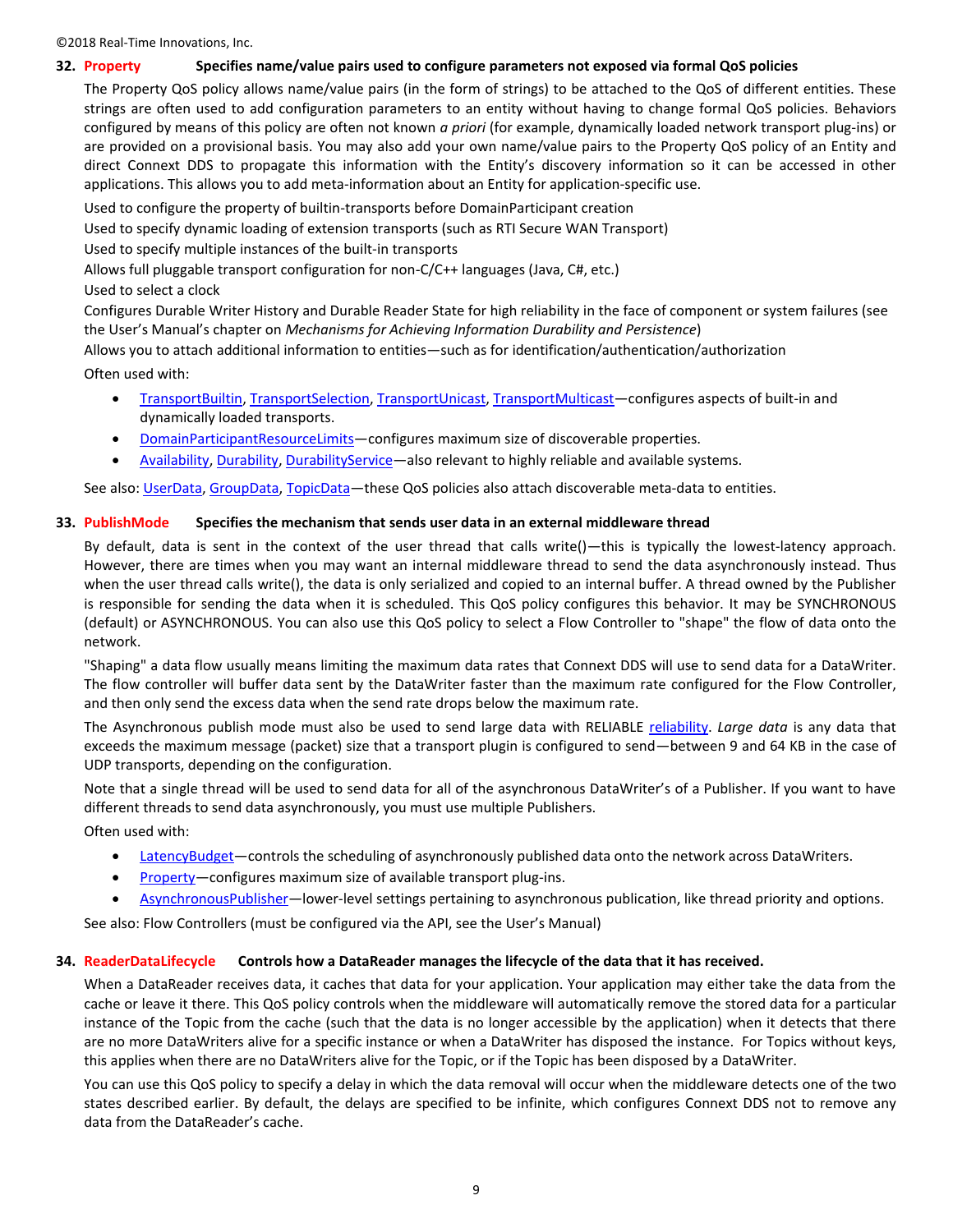#### <span id="page-9-0"></span>**35. ReceiverPool Configures threads used to receive and process data from transports (for example, UDP sockets).**

Configures the properties of the "receive" threads that the middleware uses to receive and process data from its installed transports. This includes setting thread properties, such as priority level and stack size for these threads, as well as the size of the buffer used to store packets received from a transport. This buffer size limits the largest single packet of data that a DomainParticipant will accept from a transport. For many applications, the value 65,536 (64 KB) is a good choice, as this is the largest packet that can be sent/received via UDP.

Note that Connext DDS does not currently share threads among the different transport plugins. Instead, each transport plugin is automatically allocated a single thread by default; depending on the transport plugin, it may request a separate thread for each receive port.

Often used with:

- [Property](#page-8-0)-configures the maximum message size of individual transports
- [TransportUnicast,](#page-12-2) [TransportMulticast](#page-11-2) RTI uses a separate receive thread per port per transport plug-in by default. To force Connext DDS to use a separate thread to process the data for a DataReader, set a unique port in the DataReader's Transport Unicast or Transport Multicast QoS policy.

#### <span id="page-9-1"></span>**36. Reliability Enables reliability protocol for a DataWriter/DataReader connection.**

This QoS policy turns on the RTPS reliability protocol between those DataWriters and DataReaders that set this QoS policy to the RELIABLE value. When the reliability protocol is used, Connext DDS will attempt to repair samples that were not successfully received by reliable DataReaders.

By itself, the Reliability policy does not set the level of reliability for a connection between a DataWriter and DataReader. Instead, the level of reliability is controlled in conjunction with other policies, such as [History a](#page-4-6)n[d ResourceLimits,](#page-10-0) to determine which data remains relevant and therefore eligible for repair. For example, as a tradeoff for less memory, CPU, and network usage, you can choose a reduced level of reliability where only the last *N* values are guaranteed to be delivered reliably to DataReaders (*N* is configurable). With the reduced level of reliability, there are no guarantees that data sent before the last *N*  are received; only the last *N* data packets are monitored and repaired if necessary.

A connection between a DataWriter and DataReader may be configured for BEST\_EFFORT Reliability, which means Connext DDS will not use any resources to monitor or guarantee that the data sent by a DataWriter is received by a DataReader. For some use cases, such as the periodic update of sensor values to a GUI displaying values to a person, "best effort" delivery is often good enough. It is the fastest, most efficient, and least resource-intensive (CPU and network bandwidth) method of getting the newest/latest value for a topic from DataWriters to DataReaders. However, there is no guarantee that the data sent will be received. It may be lost due to a variety of factors, including data loss by the physical transport such as wireless RF or even Ethernet.

For some data streams (topics), you need to be assured that all data from the DataWriter is received reliably by the DataReaders. Connext DDS will ensure data was received and repair any lost data by resending a copy as many times as needed until the DataReader receives it. This level of reliability is considered "strictly reliable." For strict reliability, use the KEEP\_ALL setting for the **History** QoS policy for both the DataWriter and DataReader along with the RELIABLE setting for the Reliability QoS policy.

RELIABLE DataWriters may send data to both BEST\_EFFORT and RELIABLE DataReaders, but RELIABLE DataReaders can only receive data from RELIABLE DataWriters.

The RTPS reliability protocol is highly configurable using the [DataWriterProtocol a](#page-2-5)n[d DataReaderProtocol Q](#page-2-4)oS policy. Most users will need to configure the reliability protocol to meet their real-time requirements since the default configuration is not designed for speedy packet-loss detection and repair. In the **examples** directory of the Connext DDS installation, you should find an example QoS configuration for the reliability protocol that is better suited for many applications.

To maintain reliability in the face of component or system failures, you can use RTI Persistence Service to store sent data on other nodes or even to disk elsewhere on the network using th[e Durability a](#page-4-0)nd [DurabilityService Q](#page-4-1)oS policies.

Often used with:

[History](#page-4-6)-governs how many previously written samples remain relevant; set history kind to KEEP\_ALL for TCP-like reliability over connectionless transports like UDP

[Lifespan](#page-5-1)-governs how long previously written samples remain relevant; data with an expired lifespan will not be repaired even if lost

[ResourceLimits](#page-10-0)-governs the total sizes of DataWriter sample caches used to maintain commitments if a finite reliability send window has not been set (se[e DataWriterProtocol\)](#page-2-5)

[Availability,](#page-2-1) [Durability,](#page-4-0) [DurabilityService](#page-4-1)-configure additional data sources to maintain reliable delivery in the face of partial or total system failure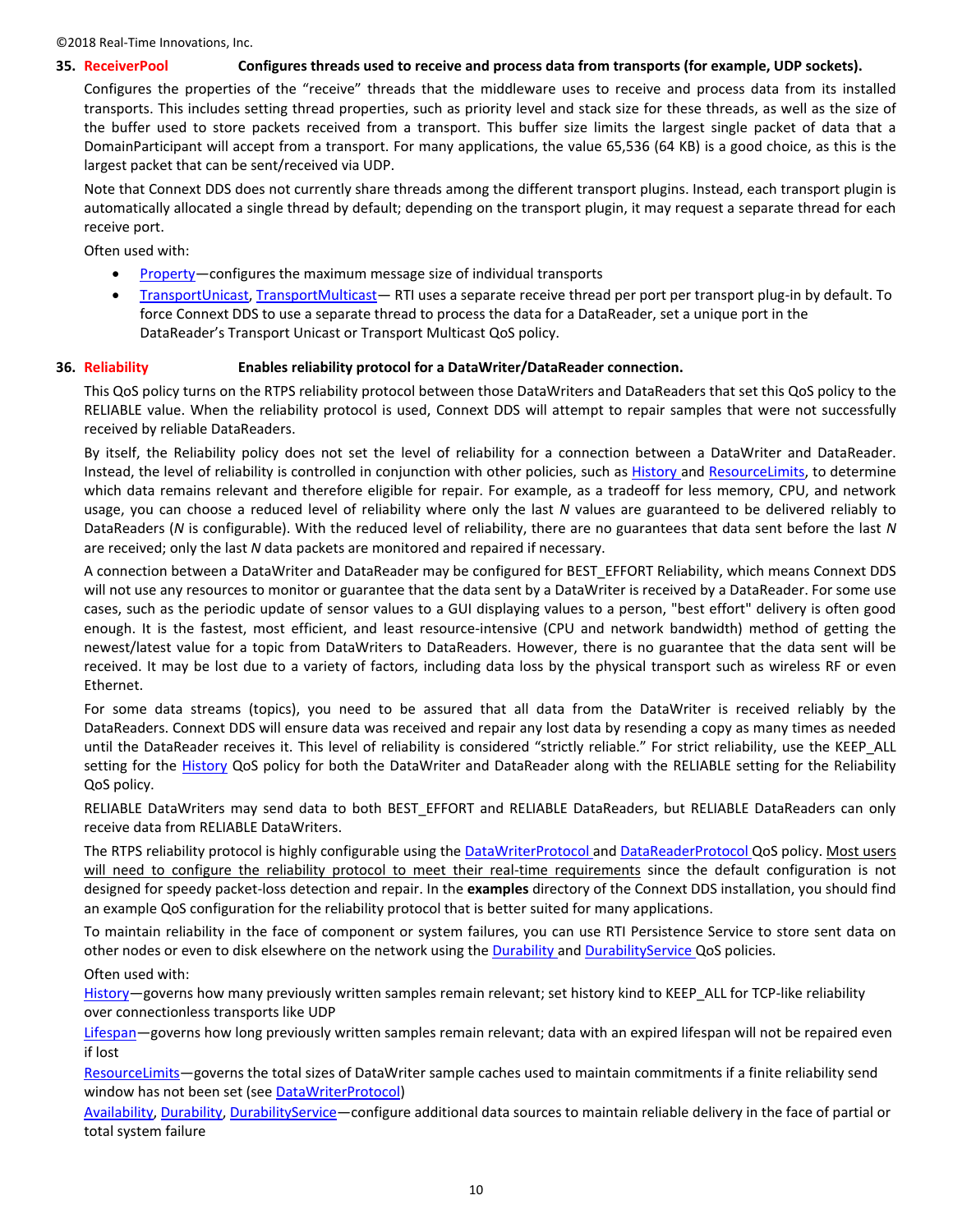[DataWriterProtocol](#page-2-5)—a variety of parameters for controlling the RTPS reliability protocol for a reliable DataWriter, including the size of the reliability "send window" and the rate at which heartbeats are sent. This also controls whether reliability will be maintained only by means of negative acknowledgments, or by a combination of positive and negative acknowledgments (the default).

[DataReaderProtocol](#page-2-4)—includes corresponding parameters for controlling the reliability protocol for the reliable DataReader. Among other things, this controls whether reliability will be maintained only by means of negative acknowledgments, or by a combination of positive and negative acknowledgments (the default).

# <span id="page-10-0"></span>**37. ResourceLimits Controls amount of physical memory is allocated for middleware entities; if dynamic allocations are allowed and how they occur; and memory usage among different instance values for keyed topics.**

Configures the amount of memory a DataWriter or DataReader may allocate to store data in a local cache (also referred to as send or receive queues, respectively). The **max\_samples** parameter in this policy also has a role in throttling the send rate of reliable DataWriters, although starting in version 4.5, using the "send window" properties of the [DataWriterProtocol Q](#page-2-5)oS policy is the recommended way to configure this behavior.

This QoS policy can limit how much system memory can be allocated by the middleware. For embedded real-time systems and safety-critical systems, predetermination of maximum memory usage is often required. In addition, dynamic memory allocation may introduce non-deterministic latencies in time-critical paths. By setting the initial and maximum settings to the same values for different parameters of this QoS policy, you can be assured that an entity will not dynamically allocate more memory after its initialization phase.

#### Often used with:

[History](#page-4-6)—configures the window of relevant previously written samples, which must fit within the limits set by the [ResourceLimits p](#page-10-0)olicy.

[Reliability](#page-9-1) – the physical data storage limits of the DataWriter and DataReader caches can affect the performance of the protocol for reliable connections.

See also: [DataWriterProtocol](#page-2-5)—recommended for taking over the role of reliability throttling from the [ResourceLimits p](#page-10-0)olicy as of version 4.5.

#### <span id="page-10-2"></span>**38. Service Specifies the type of service for the entity.**

<span id="page-10-1"></span>This policy is intended for use by RTI infrastructure services and should not be modified by user applications.

#### **39. SystemResourceLimits Configures DomainParticipant-independent resources.**

Within a single process (or address space for some supported real-time operating systems), applications may create and use multiple DomainParticipants. This QoS policy governs resources at the process level, across DomainParticipants.

This QoS policy places an effective limit on the number of DomainParticipants that can be created in a single process. You may need to modify this QoS policy if you need to create more than 10 DomainParticipants in a process.

# <span id="page-10-3"></span>**40. TimeBasedFilter Sets a minimum time period before new data for an instance is provided to a DataReader, excess data sent faster than the period set are not sent or otherwise discarded.**

DataWriters may send data faster than needed by a DataReader. For example, a DataReader of sensor data that is displayed to a human in a GUI application often does not need data updates faster than a human can reasonably perceive changes in data values. The period between updates is often measured in tenths (0.1) of a second up to several seconds. However, a sensorinformation DataWriter may have DataReaders that are processing the sensor information to control parts of the system and thus need new data updates with periods of hundredths (0.01) or thousandths (0.001) of a second. This policy allows you to optimize resource usage (CPU and possibly network bandwidth) by only delivering the required amount of data to different DataReaders and filtering out samples that arrive faster than a rate you specify (in terms of a period of time between data arrival).

You can use this QoS policy reduce the amount of data received by a DataReader in order to avoid overwhelming a potentially slow consumer. You can also use it to reduce the amount of data placed on the network by a DataWriter, to avoid overwhelming network resources.

Different DataReaders for the same Topic are allowed to set their own time-based filters, so that data published faster than the period set by a DataReader will be dropped by the middleware and not delivered to the DataReader—without perturbing other DataReaders.

This time-based data-filtering does not depend on any DataWriter settings. However, it also does not force the DataWriter to send at a specific rate. How fast a DataWriter updates new data is entirely under the control of the user code.

See also: ContentFilteredTopics (Not a QoS policy but a feature in which you can create DataReaders that receive data that are filtered based on the value of the data in addition to time. See the User's Manual.)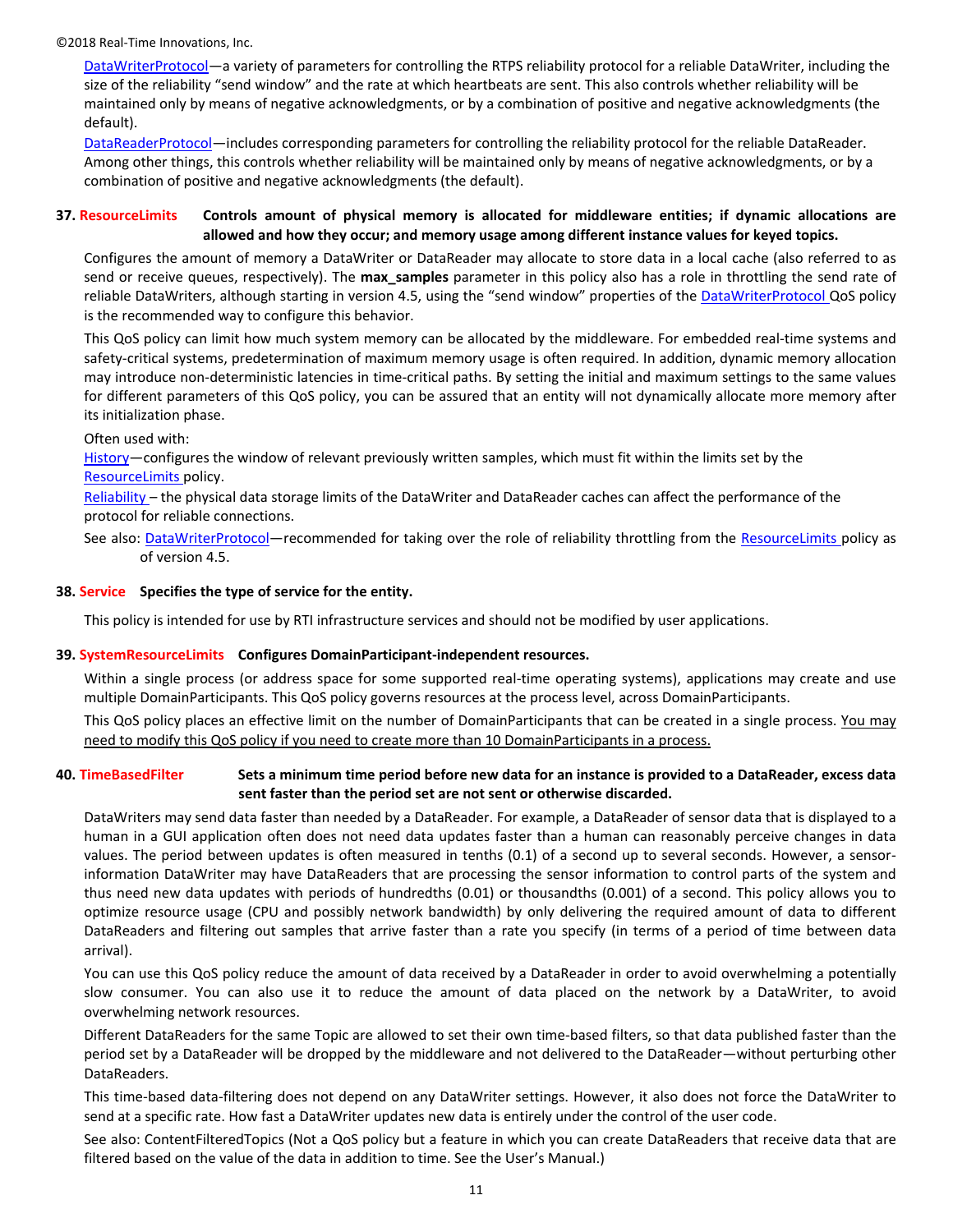#### <span id="page-11-4"></span>**41. TopicData Attaches arbitrary application data to discovery meta-data at the topic level.**

See: [UserData.](#page-12-5)

## <span id="page-11-0"></span>**42. TopicQueryDispatch Configures the ability of a DataWriter to publish samples in response to a TopicQuery.**

Enables a DataWriter to publish historical samples upon reception of a TopicQuery and controls how often they are published. Since a TopicQuery selects previously written samples, the DataWriter must have a non-VOLATILE DurabilityQosPolicy::kind. The ReliabilityQosPolicy::kind must be set to RELIABLE.

A TopicQuery may select multiple samples at once. The writer will publish them periodically, independently from newly written samples. TopicQueryDispatchQosPolicy::publication period configures the frequency. TopicQueryDispatchQosPolicy::samples\_per\_period configures the maximum number of samples to publish each period. If the DataWriter blocks during the publication of one of these samples, it will try again the next period. All DataWriters that belong to a single Publisher and enable TopicQueries share the same event thread, but each DataWriter schedules separate events. To configure that thread, see AsynchronousPublisherQosPolicy::topic query publication thread. If the DataWriter is dispatching more than one TopicQuery at the same time, the configuration of this periodic event applies to all of them.

#### <span id="page-11-1"></span>**43. TransportBuiltin Specifies which built-in transports are used.**

Three transport plug-ins are built into the core Connext DDS libraries: UDPv4, shared memory, and UDPv6. (This is true for most supported target platforms. However, on certain embedded platforms, shared memory and/or UDPv6 may not be supported. Please consult the Platform Notes for more information.) This QoS policy controls which of these built-in transport plug-ins are to be used by a DomainParticipant.

By default, the UDPv4 and (on platforms that support it) shared memory transports are enabled. Most applications will not need to change this default.

You may want to disable the shared memory transport if you do not want applications to use shared memory to communicate when running on the same node. This may be the case in a lab environment, for example, where some users kill their applications ungracefully, leaving shared memory regions orphaned and unable to be cleaned up by other users of the same machines. Be aware that the availability of the shared memory transport should be set in the same way for all applications running on the same machine in the same domain. Otherwise, discovery will not complete.

<span id="page-11-2"></span>See also: [Property](#page-8-0)—Used to install external (that is, *not* built in) transports.

#### **44. TransportMulticast Specifies the multicast address on which a DataReader is to receive its data.**

By default, DataWriters will send individually addressed packets to each DataReader that subscribes to the topic of the DataWriter; this is known as *unicast delivery*. One copy of the data is sent for each DataReader. This configuration is the simplest to configure and the easiest to manage. However, the network bandwidth used by a DataWriter increases linearly with the number of DataReaders. Multicast addressing (on UDP/IP transports) allows a DataWriter to send a *single* network packet that will be received by many DataReaders. Thus the network bandwidth usage will be nearly constant independent of the number of DataReaders.

Coordinating the multicast address specified by DataReaders can help optimize network bandwidth usage in systems where there are multiple DataReaders for the same Topic. Note that you can also specify a port number as well as a subset of the available transports with which to receive the multicast data. These settings—multicast address, port number, and transports do *not* need to be set uniformly for all DataReaders of the same Topic. A DataWriter will automatically detect which DataReaders can be reached at the same network location and which other DataReaders need to be addressed separately.

See also:

[TransportBuiltin](#page-11-1)—Identifies the available built-in transports [Property](#page-8-0)—Used to install external (that is, *not* built in) transports

# <span id="page-11-3"></span>**45. TransportMulticastMapping Specifies the automatic mapping between a list of topic expressions and multicast addresses that can be used by a DataReader to receive data for a specific topic.**

This QoS policy provides an easy way to configure and assign multicast addresses to DataReaders based on the names of their associated Topics. You can specify an automatic mapping between a list of topic expressions and a multicast address that can be used by the DataReader to receive the data. To have a DataReader use this QoS policy to select its multicast address, its own [TransportMulticast](#page-11-2) QoS Policy must be set accordingly.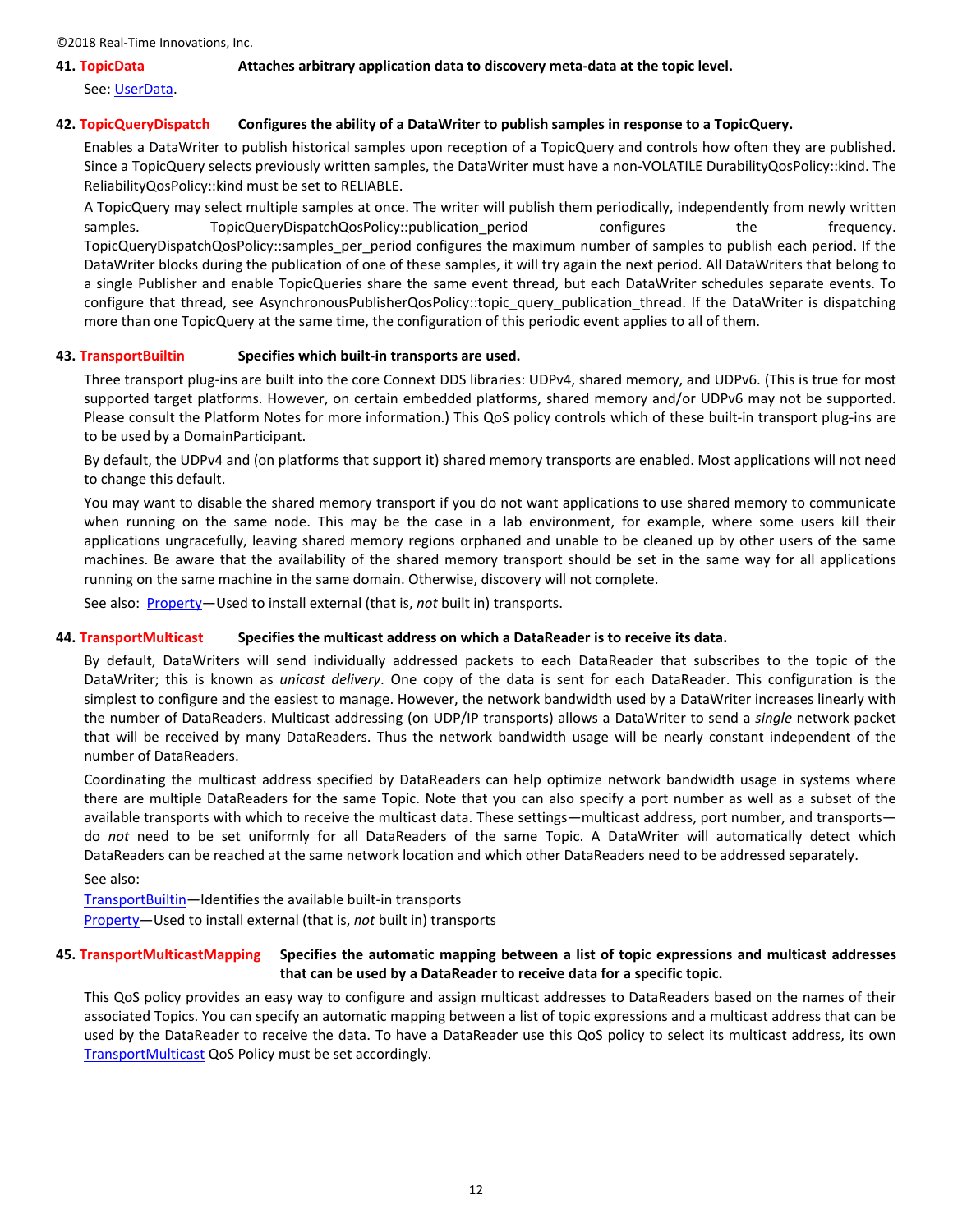# <span id="page-12-0"></span>**46. TransportPriority Tells Connext DDS that the data being sent has a different "priority" than other data. Provides a priority value to the underlying transport protocol, for those that can use it.**

Some transport protocols have a concept of user-settable "priorities" that may be used by operating system network stacks and switching hardware in between the publisher and the subscriber. For such transports and on supported OSs, Connext DDS will pass this value to the transport for its use. For other transports and other OSs, the middleware will ignore this value. For more information about whether Connext DDS can preserve this value for your transports and OSs, please consult the Platform Notes.

#### <span id="page-12-1"></span>**47. TransportSelection Selects which transports a DataWriter or DataReader may use to send or receive its data.**

This QoS policy is used in the advanced case where multiple transports have been installed and only a subset of them are to be used with a particular DataReader or DataWriter. For example, suppose that transports for UDP/IP, shared memory, Infiniband, and VME transports are available, and a DataReader should only receive data over Infiniband.

See also:

[TransportBuiltin](#page-11-1)—Identifies the available built-in transports

<span id="page-12-2"></span>[Property](#page-8-0)—Used to install external (that is, *not* built in) transports

#### **48. TransportUnicast Specifies a subset of transports and a port number that can be used by an Entity to receive data.**

Connext DDS may send data to a variety of Entities, not just DataReaders. For example, reliable DataWriters may receive ACK/NACK packets from reliable DataReaders. During discovery, each Entity announces to remote applications a list of (up to 4) unicast addresses to which the remote application should send data (either user data packets or reliable protocol meta-data such as ACK/NACKs and heartbeats).

By default, the list of addresses is populated automatically with values obtained from the enabled transport plug-ins that are allowed to be used by the Entity (see the [TransportBuiltin](#page-11-1) and [TransportSelection](#page-12-1) QoS policies). The associated ports are automatically determined. This default behavior is appropriate for most applications.

Use this QoS policy to manually select a subset of the available receive addresses for an Entity or to specify a non-default receive port.

See also:

[TransportBuiltin](#page-11-1)—Specifies the available built-in transports at the DomainParticipant level

[Property](#page-8-0)—Used to install additional external transports at the DomainParticipant level

[TransportSelection](#page-12-1)—Specifies a subset of the available built-in and external transports available for a particular DataWriter or DataReader

# <span id="page-12-3"></span>**49. TypeConsistencyEnforcement Defines rules that determine whether the type used to publish a given topic is consistent with that used to subscribe to it. Also**

This policy specifies a type consistency kind, either DISALLOW\_TYPE\_COERCION or DDS\_ALLOW\_TYPE\_COERCION (default). When Connext DDS is introspecting the built-in topic data declaration of a remote DataReader in order to determine whether it can match with a local DataWriter, if it observes that no TypeConsistencyEnforcementQosPolicy value is provided, it assumes a kind of DISALLOW\_TYPE\_COERCION.

# <span id="page-12-4"></span>**50. TypeSupport Attaches application-specific values to a DataWriter/DataReader, which are passed to the serialization/deserialization routine of the associated data type. Also controls if padding bytes are set to 0 during serialization.**

You can modify the rtiddsgen-generated code so that the de/serialization routines act differently depending on the information passed in via the object pointer.

RTI generally recommends that you treat generated source files as compiler outputs (analogous to object files) and that you do not modify them. RTI cannot support user changes to generated source files. Furthermore, such changes would make upgrading to newer versions of *Connext DDS* more difficult, as this generated code is considered to be a part of the middleware implementation and consequently does change from version to version. The **plugin\_data** field in this QoS policy should be considered a back door, only to be used after careful design consideration, testing, and consultation with your RTI representative.

#### <span id="page-12-5"></span>**51. UserData [GroupData, TopicData] Attaches arbitrary application data (a buffer of bytes) to discovery meta-data.**

These QoS policies attach extra data that you want propagated at discovery time. This extra data is interpreted by the end user application and is not used by the middleware itself.

UserData attaches discoverable meta-data at the DataWriter/DataReader level. GroupData attaches discoverable meta-data at the Publisher/Subscriber level.

TopicData attaches discoverable meta-data at the Topic level.